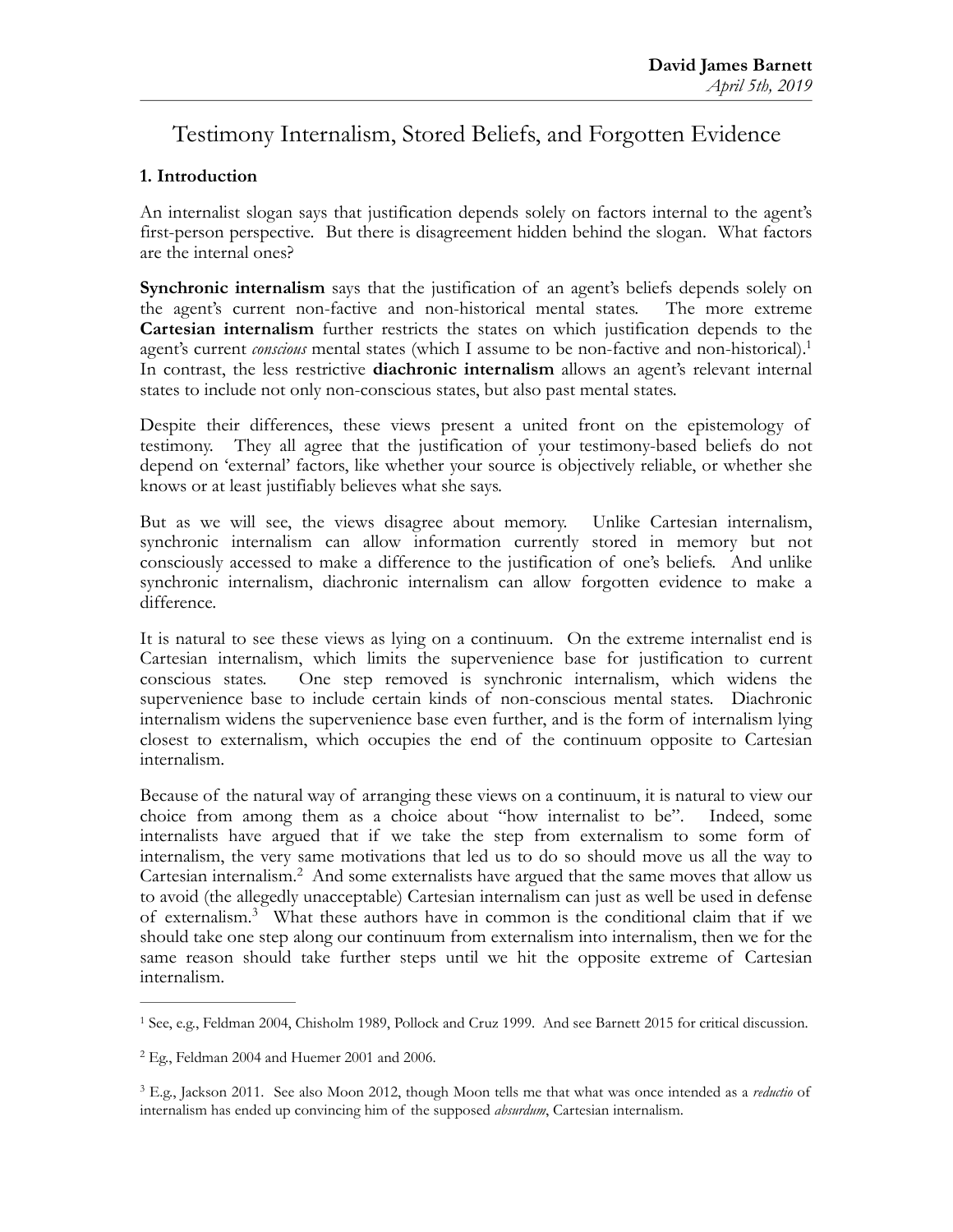But I think this way of carving up the logical space can be misleading. To be sure, these views do vary by how narrowly they restrict the supervenience base for justification. But in terms of motivations and theoretical implications, I doubt that diachronic internalism is *more externalist* than synchronic or Cartesian internalism is. All three views accept that justification depends on an agent's first-person perspective. What they differ on is how memory contributes to one's perspective. And these internal disagreements are different in kind from what separates them collectively from externalism. Perhaps there are reasons to reject moderate internalist views in favor of something more extreme. But they are not mere extensions or strengthening of the reasons that lead internalists collectively to reject externalism.

<span id="page-1-3"></span>That's the general idea. But since I can't offer a general survey of every putative motivation for internalism. Instead, I will focus on a common one, which I call the **Argument from the Impermissibility of Alternatives (AFIA).**<sup>[4](#page-1-0)</sup> In Section 2, I will review how this style of argument can be lodged against a particular externalist view that applies to testimony. In Section 3, I will explain why this argument should not lead us to favor Cartesian internalism over synchronic internalism. And in Section 4, I will explain why it should not lead us to favor synchronic internalism over diachronic internalism.

### **2. The AFIA against externalism about testimony**

An **externalist theory of testimony** is one that says an agent's justification to believe a source's testimony can depend on factors external to the agent's perspective, most naturally on factors involving the source. One such theory, **transmissivism**, says that a recipient's justification can depend on whether her source was justified.<sup>[5](#page-1-1)</sup> Another, **reliabilism**, say that it can depend on whether her source is objectively reliable.<sup>6</sup>

<span id="page-1-5"></span><span id="page-1-4"></span>To postpone the tricky question of what qualifies as 'external', I won't try to give a more precise definition of externalism about testimony. But I take it the kinds of factors cited by transmissivists and reliabilists are paradigmatically external, and we can keep these views in mind as central exemplars of the kind of externalism that the AFIA is meant to challenge. Since my main aim in this paper is not to refute externalism in general, I will stick to externalism about testimony as representative of the kinds of views rejected by internalists. But I do hope it will be clear how the objection to externalism about testimony I'll discuss could be extended to other externalist views.

Consider an example over which internalists and externalists about testimony might disagree:

**Bad Testimony:** Tamron has every reason to believe that Al is an expert meteorologist, so she believes him when he says that it will rain tomorrow. But as a matter of fact, Al is a total crank, and his reasons for predicting rain do not support this prediction at all.

<span id="page-1-0"></span>Alexander Jackson (2011) calls the same general form of argument the "Argument from Irrationality." [4](#page-1-3)

<span id="page-1-1"></span><sup>&</sup>lt;sup>[5](#page-1-4)</sup> E.g., Burge 1993, Owens 2000, and Schmitt 2006.

<span id="page-1-2"></span><sup>&</sup>lt;sup>[6](#page-1-5)</sup> Note that one way of applying reliabilism to testimony says that the justification of a recipient's beliefs depends on whether testimony is in general reliable, rather than on whether the particular source in question is reliable. This is one instance of the well-known generality problem for reliabilism.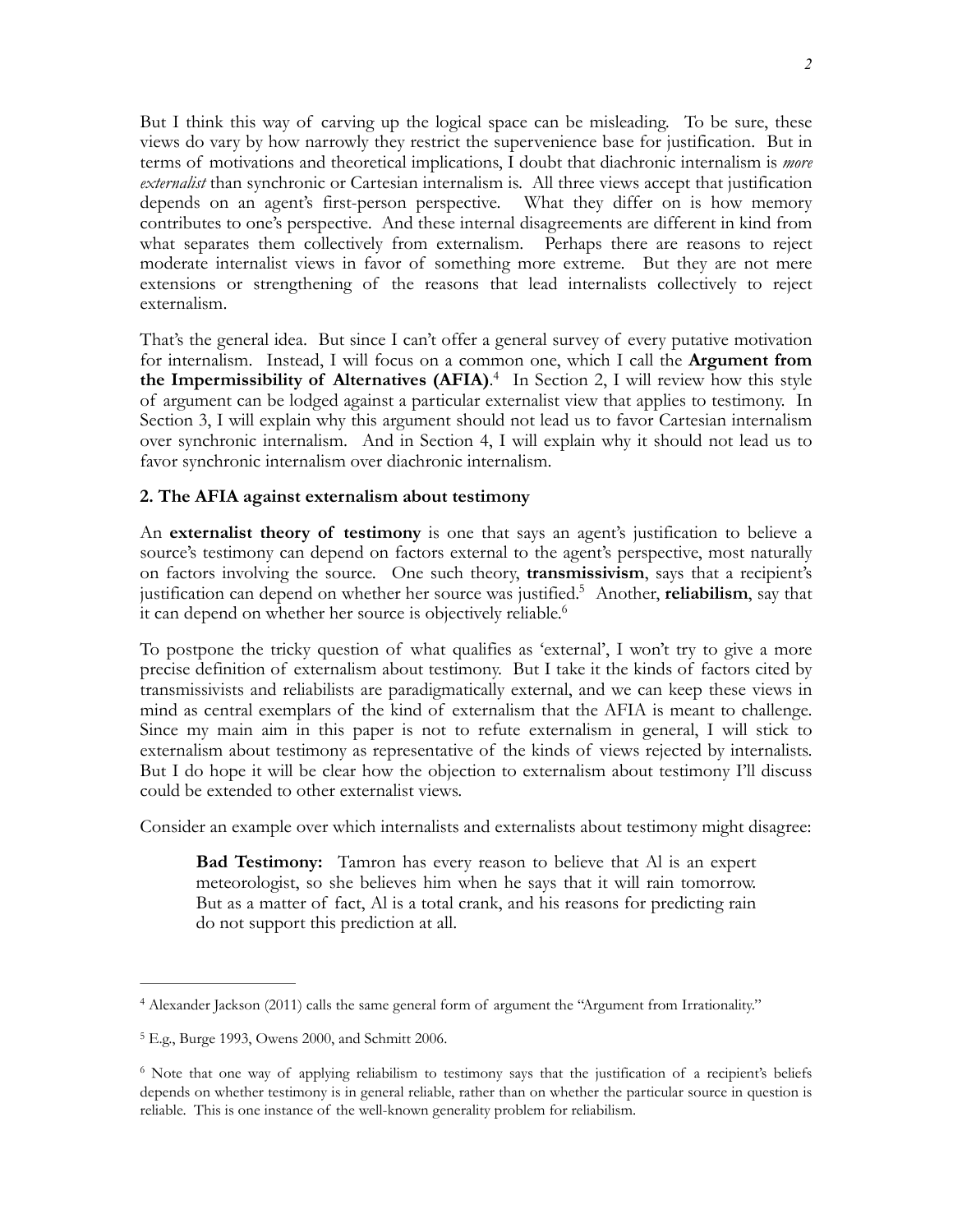Internalists should say that Tamron's belief that it will rain is justified. Not only is this intuitively attractive, it is required by any non-skeptical version of their view. Just contrast Bad Testimony with a "good case", where Tamron instead believes the testimony of an objectively reliable source, who believes that it will rain based on strong meteorological evidence. Any non-skeptic will say that Tamron's belief is justified in a good case like this. And an internalist must say the same for Bad Testimony, since the only differences between the good and bad cases concern factors external to Tamron's first-person perspective.

Meanwhile, it is open to the externalist to claim that Tamron's belief is unjustified in Bad Testimony, since the externalist can allow external factors to make a difference to Tamron's justification. Of course, externalism does not entail such a verdict about this particular case. But it does entail that there are *some* cases where purely external factors make a difference to the justification of Tamron's belief. Here I will for simplicity consider how the AFIA applies to a version of externalism that says Tamron's belief is unjustified in Bad Testimony. Elsewhere, I develop a more complicated argument in the same spirit against externalist theories of testimony in general[.](#page-2-0)<sup>[7](#page-2-0)</sup> I believe that the central philosophical issues at stake are the same, regardless of whether we consider the AFIA or the more general argument discussed in this previous work.

<span id="page-2-1"></span>Is it plausible for the externalist to claim that Tamron's belief is unjustified? There is certainly a respect in which, objectively speaking, Tamron's belief is epistemically defective. For example, it seems that Tamron's belief is not an eligible candidate for knowledge, even if it is true. But when we consider how things appear from Tamron's perspective, it is hard to see how her rationality is impugned by believing as she does. Indeed, it seems intuitively that believing Al's testimony is what she rationally *ought* to do.

Externalists often respond that Tamron's belief is merely **blameless**, not justified. This response denies:

**Blamelessness Sufficient:** One is in a position to justifiably hold an attitude if one can blamelessly hold the attitude.

Externalists can plausibly claim independent motivation for denying Blamelessness Sufficient. It is independently plausible that one can be blameless for for an action or attitude if one's doing so is fully excused. And it is furthermore plausible that we should distinguish reasons from excuses, so that being fully excused is not the same as being justified by good reasons.

Denying Blamelessness Sufficient allows the externalist to console us that, even if we say Tamron's belief is unjustified, this does not commit us to blaming Tamron for her defective belief. Everyone can agree that its defectiveness is Al's fault, not Tamron's.

But I do not think we should settle for the externalist's consolation. If the externalist were right, then the most that could be said for Tamron's belief is that we should give her a pass for believing what she shouldn't—as we might to someone who forms a belief unsupported by her evidence due to tiredness or intoxication. But I want to say there is a sense in which Tamron's belief is subjectively appropriate, not merely excusable. Believing Al's testimony is the rational thing for someone in her position to do, given the evidence available. It is this

<span id="page-2-0"></span><sup>&</sup>lt;sup>[7](#page-2-1)</sup> Barnett, 2015.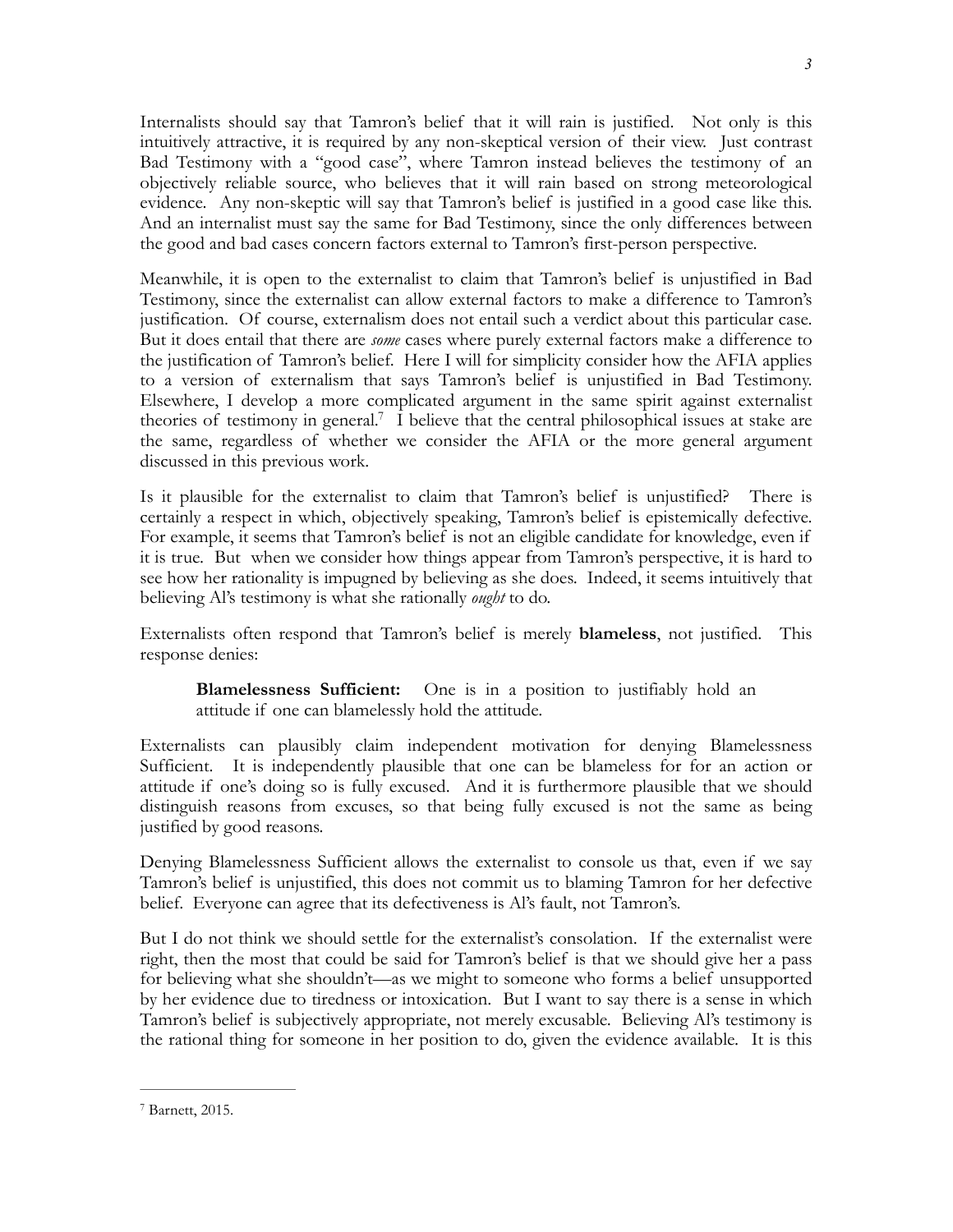kind of subjective appropriateness that the internalist takes to depend solely on internal factors.

Here is a natural way to drive home the internalist's sense that Tamron's belief is the appropriate attitude for her to hold. We might ask the externalist, who claims instead that her belief is merely excusable, what someone in Tamron's situation ought to do instead. Surely Tamron could not be justified in outright disbelieving Al's testimony that it will rain. But nor could she justifiably suspend judgment. She has strong reason to believe that Al is an expert meteorologist—more than enough, we might suppose, to support knowledge in a good case. For this reason, it seems intuitively irrational for her to suspend judgment on whether his testimony is accurate.<sup>[8](#page-3-0)</sup> So belief in Al's testimony must be the justified (or rationally appropriate) attitude, since it is the only option remaining.

<span id="page-3-3"></span><span id="page-3-2"></span>This is a rough sketch of the Argument from the Impermissibility of Alternatives (AFIA). It has been developed in different ways by a number of authors, including myself in previous work[.](#page-3-1)<sup>[9](#page-3-1)</sup> The targets of the AFIA are not limited to externalist theories of testimony; there are versions of the AFIA on offer against views about perception, memory, and reasoning as well. Indeed, I regard the AFIA the most obvious and natural way of pressing internalism-friendly objections to any view that is perceived by its opponents as "too externalist".

Now my main purpose here is not really to press the case against externalism. Instead, it is to say that the case for internalism over externalism is not just as well a case for synchronic internalism over diachronic internalism, or for Cartesian internalism over synchronic internalism. But to do that, I should first elaborate the AFIA in a little more detail, to see where the main fault lines are. The AFIA can be reconstructed as an argument with two premises:

- (1) Tamron is not in a position to justifiably withhold belief that it will rain.
- (2) If Tamron is not in a position to justifiably withhold belief that it will rain, then Tamron is in a position to justifiably believe that it will rain.
- (3) Therefore, Tamron is in a position to justifiably believe that it will rain.

How should externalists respond? Some will reject (1), and hold that Tamron is in a position to justifiably withhold. They might say, for example, that even though Tamron blamelessly takes herself to have a good reason to believe it will rain, in fact she does not. And in the absence of good reason to hold the belief, she ought to withhold.

But (1) is intuitively appealing. Tamron's source, Al, has every appearance of being reliable about whether it will rain. And we can suppose that Tamron has no other reason to doubt that it will rain. Of course, Al's testimony is in fact unreliable. But Tamron has no reason to think so. So it seems irrationally stubborn for an agent with Tamron's perspective on the situation to withhold belief for no reason.

<span id="page-3-0"></span><sup>&</sup>lt;sup>[8](#page-3-2)</sup> Jennifer Nagel points out that those who deny "positive epistemic duties" (e.g., Nelson 2010) might take issue with this claim, even without endorsing externalism. These philosophers might consider the more complicated version of the AFIA presented in Barnett 2015, which uses a weaker premise that they might accept. See also Friedman 2017 for further discussion of suspended judgment.

<span id="page-3-1"></span><sup>&</sup>lt;sup>[9](#page-3-3)</sup> E.g., Barnett 2015, Comesana MS, Feldman 2005, Gibbons 2013, pg. 4, Huemer 2001 and 2006, and McGrath 2007. And see Jackson 2011 for important critical discussion.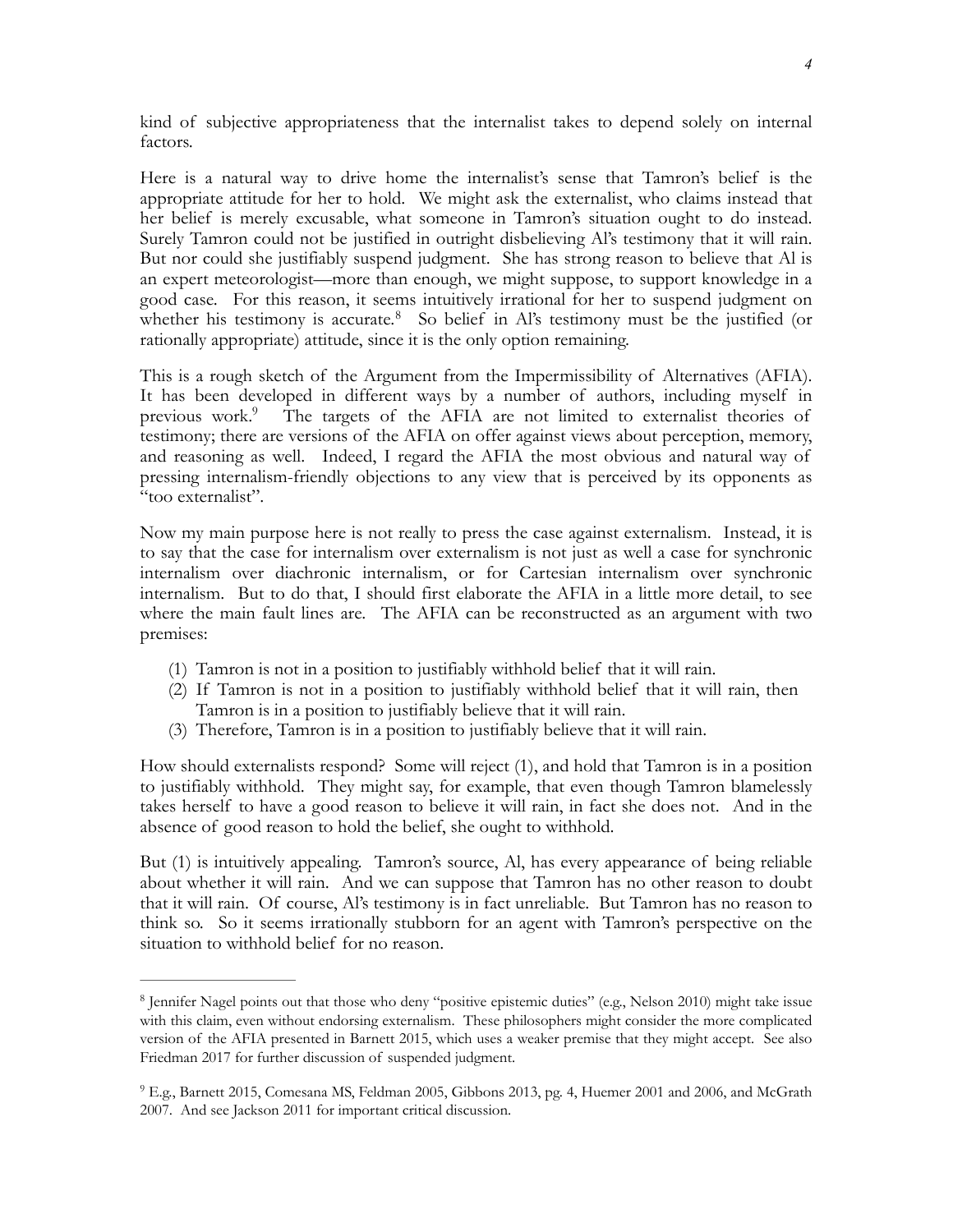Importantly, denying (1) involves more than just denying Blamelessness Sufficient. Maybe Tamron's apparent justifiedness in believing it will rain can be explained away as mere blamelessness. But what about her apparent unjustifiedness were she to withhold instead? Can the externalist write this off by distinguishing blameworthiness from justification? If so, she would need to say Tamron is blameworthy but still justified, and thus deny:

**Blameworthiness Necessary:** One is not in a position to justifiably hold an attitude unless one can blamelessly hold the attitude.

Denying Blamelessness Sufficient has a clear rationale, appealing to the distinction between reasons and excuses. But what is the rationale for denying Blamelessness Necessary? Maybe sometimes we should not blame you for doing what you shouldn't, if you have an excuse absolving you of responsibility. It is harder to see why we should blame you for doing what you should.

In reply, some externalists might deny even that Tamron is blameworthy for withholding belief, and try to explain away intuitions to the contrary. They might claim our negative reaction to Tamron is due to her manifesting a disposition to hold attitudes she shouldn't in other situations.<sup>[10](#page-4-0)</sup> If Tamron wrote off Al's testimony and continued to withhold belief, perhaps she would betray a stubbornness that will often get her into trouble, even though in this situation she blamelessly does what she should by withholding.

<span id="page-4-1"></span>Speaking for myself, I find this reply intuitively unsatisfying. It seems to me that Tamron shouldn't withhold in *this* case, not just that she betrays a disposition to do what she shouldn't in other cases. But maybe there are some limits to the force of intuitions on this point, if a committed externalist does not accept them. Even so, there is a related case that might at least nudge anyone who is still on the fence:

**Conflicting Testimony:** Willie is confronted with two sources, both apparently expert meteorologists. Al, who is in fact a crank, tells him it will rain. Ginger, who is a genuine expert, tells him it will not rain.

Intuitively, it seems that Willie is not in a position to know that it will not rain, even if Ginger's testimony would be enough to provide knowledge had Al not been around. In short, Al's testimony is a (rebutting) defeater for something Willie otherwise could know. The obvious explanation is that Willie no longer is justified in believing that it won't rain, since he cannot blamelessly ignore Al's testimony. But this explanation presupposes that blamelessness is necessary for justification. And that it just what the externalist who denies (1) seems committed to rejecting.

Indeed, it seems that the externalist who rejects (1) is committed to saying that Willie is still in a position to justifiably believe that it will not rain. Al's testimony carries no more weight in Conflicting Testimony than it does in Bad Testimony. So if his testimony is not enough to make it unjustifiable for Tamron to withhold, it is hard to see why it would be enough to make it unjustifiable for Willie to believe. Both of these attitudes would be justified in the absence of Al's testimony. If it carries enough weight to make withholding rather than believing justified for Willie, it should make believing rather than withholding justified for Tamron.

<span id="page-4-0"></span><sup>&</sup>lt;sup>[10](#page-4-1)</sup> This reply is loosely inspired by Maria Lasonen-Aarnio's (forthcoming) views about higher-order defeat, though I do not know if she would apply it as I have to cases like this.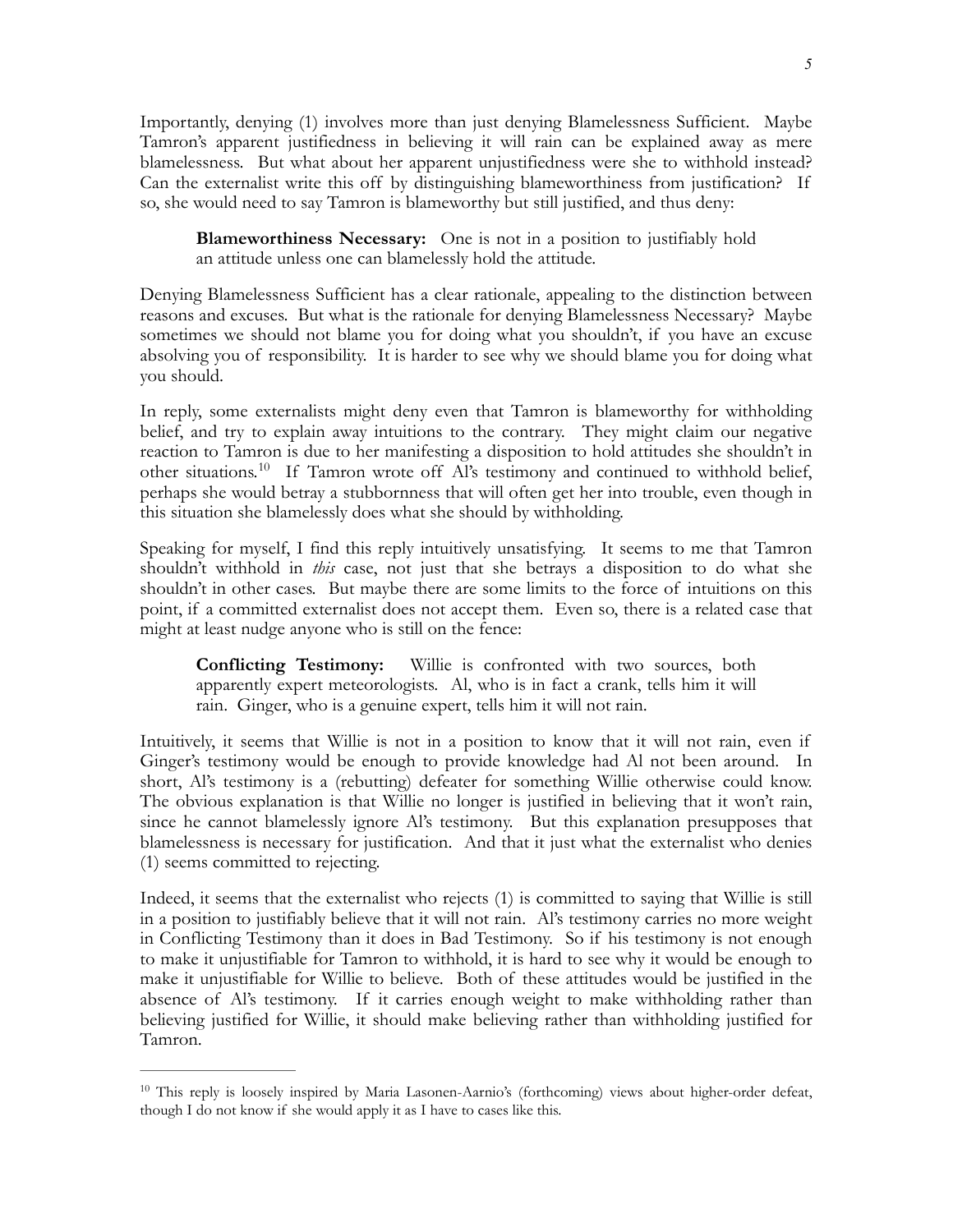Could the externalist instead deny (2)? Let me hereby stipulate that "withholding belief " is just a catch-all term for any doxastic response by an agent who considers a proposition and does not believe it. So if Tamron were to consider whether it will rain tomorrow and yet not believe it, Tamron would automatically count as withholding. This means that if we deny both that Tamron can justifiably believe and that she can justifiably withhold, then we are denying Tamron any justifiable doxastic option at all.

To many of us, this seems unsatisfactory. Tamron has to adopt *some* attitude or other. So it's no fair prohibiting her from belief, and also prohibiting her from any attitude other than belief. It cannot be that all of her options are prohibited. In other words,

**No Dilemmas:** For any proposition one considers, at least one of one's doxastic options is epistemically permissible.

Why accept No Dilemmas? While I don't think the case for it is decisive, there are some familiar considerations in its favor.

An initial motivation appeals to the connection between permission and reactive attitudes like blame. At least in the abstract, it can seem unfair to blame an agent no matter what she does. She has to take some option or other, so we can fairly blame her for adopting one option only if some alternative would not have been blameworthy.

But this motivation has obvious shortcomings. At best, it would seem to motivate the claim that at least one of one's options can be blamelessly adopted. No Dilemmas would follow only if blamelessness is sufficient for permissibility, which many externalists would reject. Others might even reject the claim that at least one option must be blameless. In discussions of moral dilemmas, the connection to reactive attitudes is often taken to favor the existence of dilemmas.<sup>[11](#page-5-0)</sup> In a Sophie's Choice situation, for example, perhaps the agent should later feel *guilt* no matter what she chooses. The same might be claimed, at least for some cases, regarding blame.

<span id="page-5-1"></span>A second and I think stronger motivation appeals to an apparent inconsistency involving epistemic dilemmas. If neither withholding nor believing are permitted, then that means one is both obligated not to believe and also obligated not to withhold belief. This strikes many of us as somehow inconsistent. But why? Notions of permission, obligation, and prohibition are not merely *evaluative* notions, the way any notion with a positive or negative valence might be. They are genuinely *normative*, in a sense tied directly to the guidance of one's actions and attitudes. If we say that an agent is prohibited from doing something, for example, that in some sense goes along with telling the agent not to do it. Now I do not not know exactly what the relationship is between normative propositions and imperatives, and I don't mean to claim that asserting a normative proposition *simply amounts to* endorsing an imperative. But it does seem plausible that asserting a normative proposition at least *commits one* to endorsing the corresponding imperative. If that is right, we cannot consistently say that an agent is both prohibited from doing something and also prohibited from refraining from doing it. That is like offering inconsistent guidance, as if we'd both told the agent not to do a thing and also told them to do it. More generally, it seems inconsistent to say that each one of an agent's available options are prohibited. So allowing that at least one of an agent's options is permitted is necessary to avoid a kind of inconsistency in the guidance we endorse.

<span id="page-5-0"></span> $11$  E.g., Williams 1966 and Marcus 1980.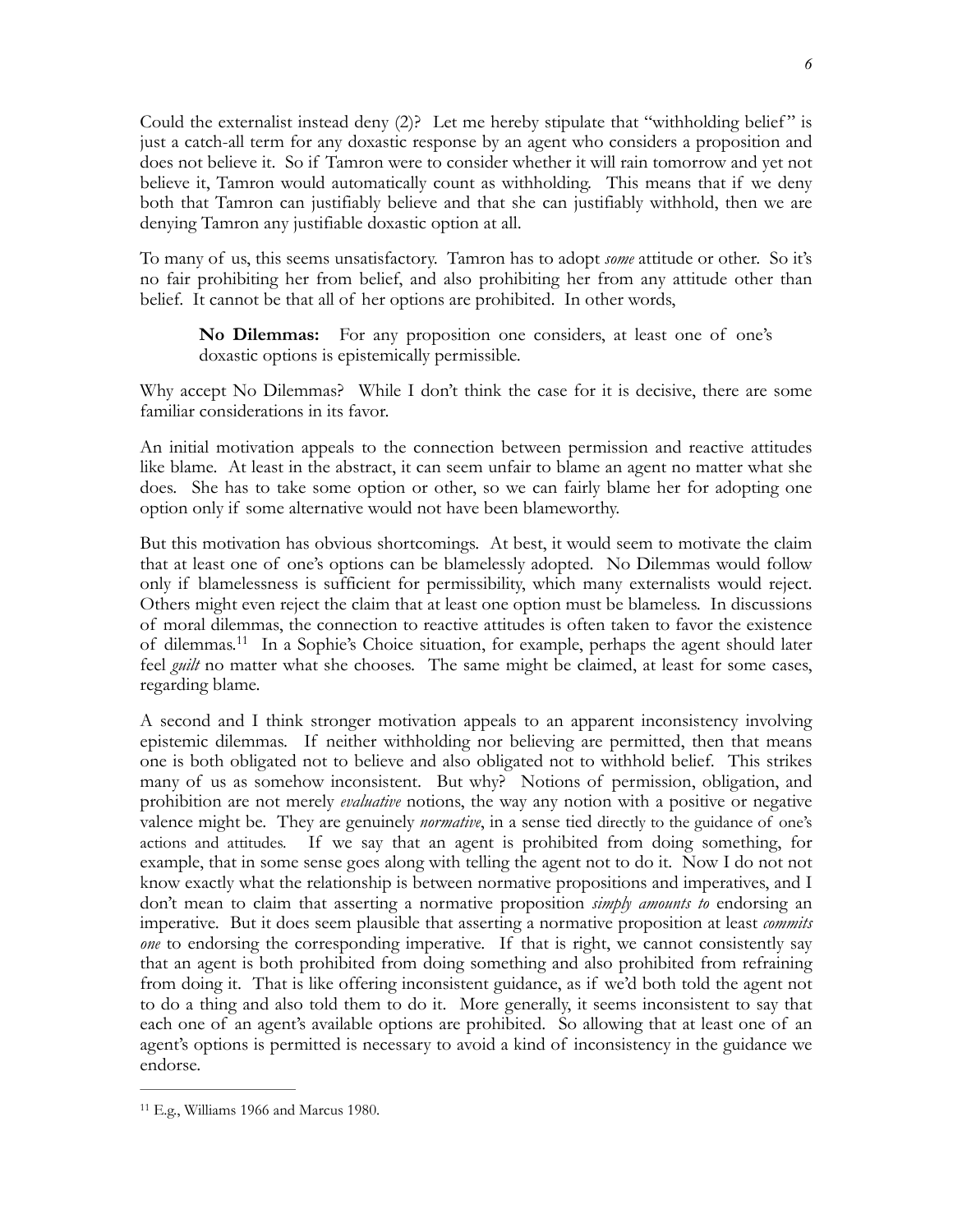<span id="page-6-2"></span>That is the idea, anyway. But I admit the question of consistency here is a fraught one, and I am ambivalent about it myself. It is of course open to the externalist to reject the claim that consistency is incompatible with genuine deontic dilemmas, as some ethicists have done.<sup>12</sup> But I won't explore that here, because I think there is an easier way for the externalist to resist premise (2) of the AFIA. Instead of rejecting No Dilemmas, she can simply refuse to understand justification in terms of deontological notions like epistemic permission and obligation in the first place. This option will not be open to all externalists. Those who help themselves to talk of epistemic rules or norms or obligations will have to resist the AFIA in some other way. But many externalists could find this option more congenial. For a number of externalists have expressly rejected a deontological conception of justification. These externalists might understand justification to be an evaluative but not genuinely normative, attitude-guiding notion. That is, they might say that justification is a positive epistemic status, or that 'justification' is a term of positive epistemic appraisal, without thereby linking justification (or 'justification') directly to (claims about) what one ought to believe, or to guidance as to what to believe. There are plenty of positive moral statuses such that, in many situations, none of one's available options would exhibit that status. For example, while deciding whether to buy a pair of sneakers, neither option would be particularly courageous. And similarly, there might be some positive epistemic statuses that none of one's doxastic options might have in a given situation. For example, there might be propositions for which I am not now in any position to adopt an attitude that is *adroit* in Sosa's sense. No Dilemmas is attractive because we think of notions like permission and obligation as action-guiding. Deny that the notion of justification is likewise action-guiding, and the motivations for No Dilemma are no longer relevant to matters of justification.

At the same time, the externalist who takes this line should not stack the deck in her favor, by building more into the deontological conception of justification than is necessary to get the AFIA off the ground. She should not build in doxastic voluntarism, for example, nor implausibly strong requirements for what it takes to be guided by an epistemic norm or rule.<sup>[13](#page-6-1)</sup> All it takes to motivate No Dilemmas is for there to be epistemic norms or rules, and for these rules to be consistent in the guidance they offer. And if we accept No Dilemmas, then the second premise of the AFIA will follow from the following:

<span id="page-6-3"></span>**Deontological Conception:** If one is epistemically permitted to hold a doxastic attitude, then one is in a position to justifiably hold it.

By Deontological Conception, if Tamron cannot justifiably believe that it will rain, then she is not permitted to believe it. By No Dilemmas, if she is not permitted to believe it, then she must be permitted to withhold belief. And again by Deontological Conception, if she is permitted to withhold, then she is justified. It follows that if Tamron cannot justifiably believe that it will rain, then she is justified in withholding, as premise (2) of the AFIA maintains.

Can an externalist reject Deontological Conception? She might do so by claiming justification is an evaluative notion, rather than a normative, attitude-guiding one. But again, it will not do simply to reject excessively strong internalist claims about the sense in which

<span id="page-6-0"></span><sup>&</sup>lt;sup>[12](#page-6-2)</sup> Cf. Marcus 1980 and Sinnott-Armstrong 1988, Ch. 6.

<span id="page-6-1"></span><sup>&</sup>lt;sup>[13](#page-6-3)</sup> See, e.g., Goldman 1999 for an externalist objection that I think builds too much into the deontological conception. In Goldman's defense, he is following the lead of many internalists.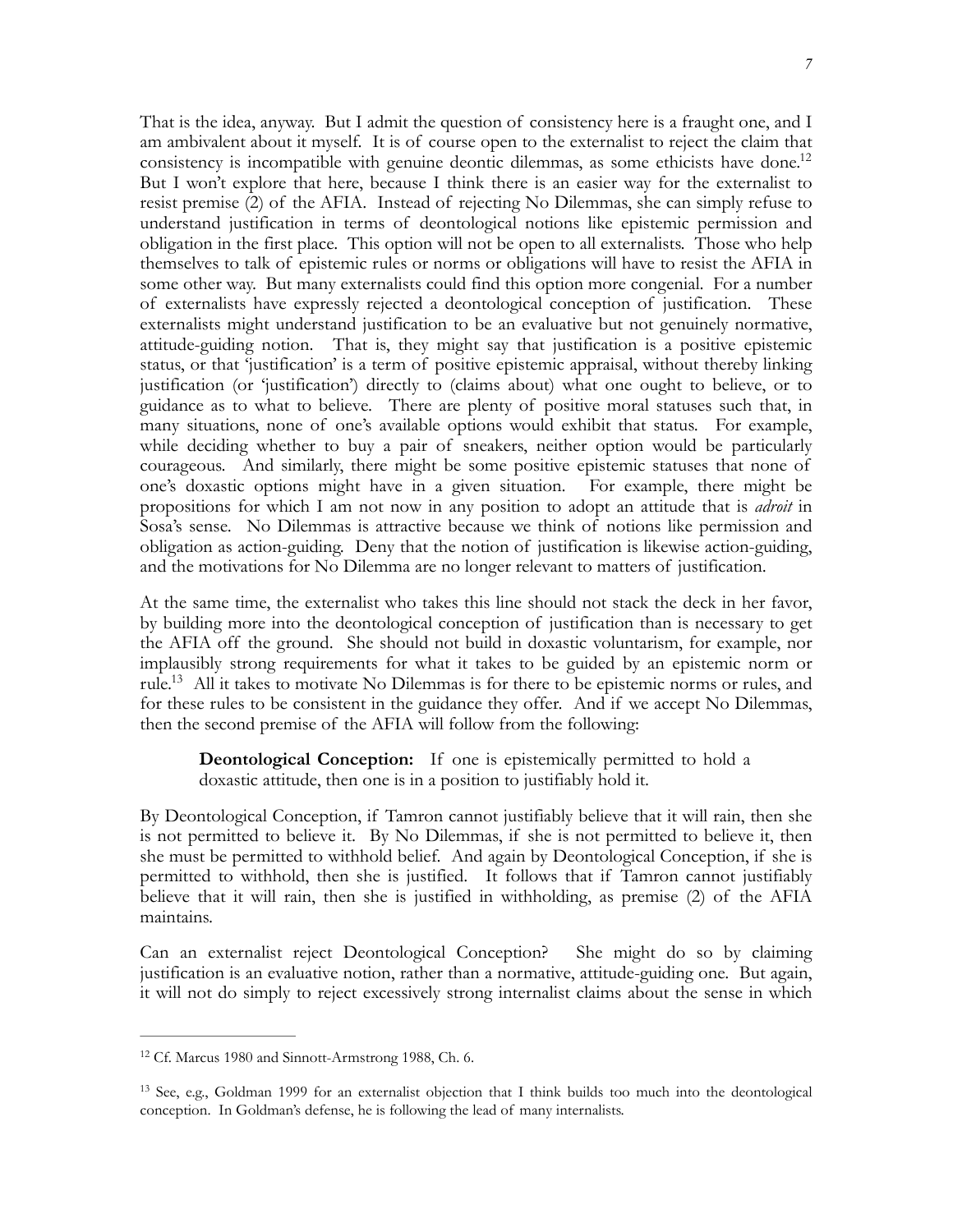justification is attitude-guiding. In particular, there is nothing in Deontological Conception that requires you always to be in a position to *know* which attitudes are permissible. To be sure, adopting an attitude justifiably will plausibly require being guided by the system of norms or rules that permit it. If I adopt a permissible attitude in a manner having nothing to do with its being permitted, then my attitude plausibly must be (doxastically) unjustified. So, Deontological Conception says I always am in a position to be guided by what is permissible. But it is a further dispensable assumption that being guided in the relevant way requires higher-order knowledge of what attitude is permissible[.14](#page-7-0)

<span id="page-7-2"></span>More concretely, Deontological Conception rules out a view where Tamron is permitted to withhold belief, but is unable to do so justifiably. Such a view might say: "It is permissible for Tamron to write off Al's testimony, since he is a crank. But since Tamron does not know this, she is unable to write him off in a way that is properly guided by its permissibility —and is thus in no position to justifiably withhold belief." Under Deontological Conception, it is no good saying Tamron is permitted to hold an attitude that she has no way of holding justifiably. Externalists can deny this, but it means rejecting even a fairly weak conception of justification as an attitude-guiding notion.

We have seen that an externalist can resist the AFIA for internalism by rejecting one of three theses: Deontological Conception, No Dilemmas, or Blamelessness Necessary. My main purpose here is not to refute externalism, so I won't try to defend these theses any further. Instead, I want to consider whether internalists, or at least those internalists who reject externalism because they are sympathetic to these theses as employed by the AFIA, ought to see them as likewise motivating more extreme forms of internalism over more moderate ones. I will argue that they should not.

#### **3. The AFIA against synchronic and diachronic internalism**

In previous work, I claimed that a corresponding AFIA fails when we replace testimony with one's own memory.<sup>[15](#page-7-1)</sup> I had in mind cases like the following:

<span id="page-7-3"></span>**Fallacious Inference:** Kim recently came to believe that q via fallacious reasoning, but he is not currently conscious of that reasoning. He has not forgotten or changed his mind about anything in the meantime, and he has no other reasons for believing that q.

A (non-skeptical) Cartesian internalist must say that Kim's belief is now justified. For consider a "good case", where another agent, Jim, comes to believe that q via good reasoning from justified premises, but is not currently conscious of that reasoning. Any non-skeptical epistemology of reasoning will grant that Jim's belief is justified. And since Kim is (we can suppose) just like Jim with respect to current conscious states, Cartesianism will say that Kim is justified in his belief as well.

Synchronic and diachronic internalists, in contrast, can say that Kim is unjustified. For they can let non-conscious differences between Kim and Jim make a difference for their justification.

<span id="page-7-1"></span><sup>[15](#page-7-3)</sup> Barnett 2015.

<span id="page-7-0"></span> $14$  See, e.g., Boghossian 2003 and 2008.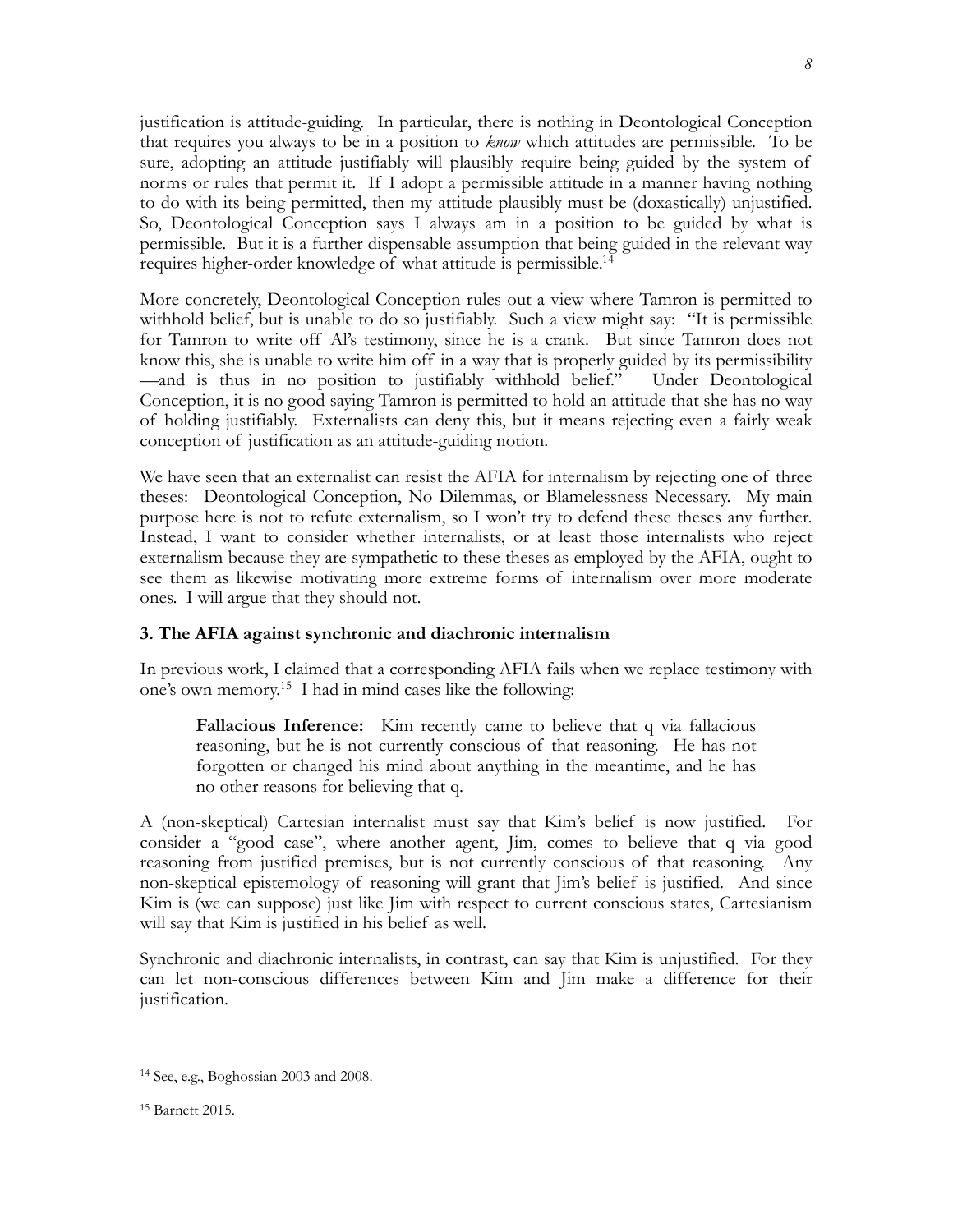The Cartesian internalist's verdict that Kim's belief is justified defies ordinary intuitive judgments. We do not ordinarily think the justificatory status of an agent's beliefs changes dramatically from one moment to the next, as he merely shifts the objects of his attention. If Kim's only basis for believing that q is fallacious reasoning, then simply refraining from consciously entertaining it will not make Kim's belief justified.

Yet it might seem possible to support the Cartesian internalist's counterintuitive verdict via an AFIA:

- (4) Kim is not in a position to justifiably revise his belief that q.
- (5) If Kim is not in a position to justifiably revise his belief that q, then Kim is in a position to justifiably believe that q.
- (6) Therefore, Kim is in a position to justifiably believe that q.

I think this argument should not persuade us. In fact, I think we should resist both premises. I will return to reasons for rejecting (5) in Section 4. Here, I will explain why we should reject (4).

In my prior work, I took the falsity of claims like (4) to be obvious. But Brian Weatherson (2016) has replied with a subtle and challenging argument in favor of such claims. (He does not endorse Cartesian internalism, but instead rejects (5) and with it No Dilemmas.) Here are Weatherson's premises (with minor tweaks):

- (i) It is irrational for Kim to reopen inquiry regarding q.
- (ii) Kim cannot revise his belief that q unless he re-opens inquiry regarding q.

From these premises, Weatherson infers that Kim cannot rationally revise his belief that q. An externalist who rejects that rationality is necessary for justification might accept Weatherson's conclusion, and still reject (4). But since I claim even internalists can reject (4), I need to reject Weatherson's argument for his conclusion as unsound.

First consider (ii). Roughly speaking, reopening inquiry consists in activities like reevaluating the evidence or arguments concerning a belief, and perhaps in further activities like gathering new evidence. It might be possible to get rid of a belief without these activities, for example if one could simply forget the belief intentionally. But I hereby set aside other ways of getting rid of a belief by stipulating that they do not count as ways of *revising*. Even in this restricted sense of the term, I still want to claim that—*contra* (4)—Kim can rationally revise his belief. And given this restricted usage, (ii) is trivial.

What about (i)? I think it faces some more serious objections, but that Weatherson still has plausible replies available. First, it might be objected that it is rational for Kim to reopen inquiry, since Kim *has good reasons* to. Here is one proposal for what they might be: the fact that the reasoning on which Kim's belief that q is based is fallacious. This is surely a good reason to reopen inquiry regarding q. And moreover, it arguably is a reason that is in some important sense available to Kim.

But Weatherson can plausibly claim that it still is irrational for Kim to reopen inquiry regarding q. Even if Kim has good reasons to reopen inquiry, rationally reopening inquiry requires reopening inquiry *for* those reasons. And Kim cannot do this. He could only reopen inquiry for the reason that his belief is based on fallacious reasoning if he recognized that the reasoning was fallacious. But he cannot come to recognize that the reasoning is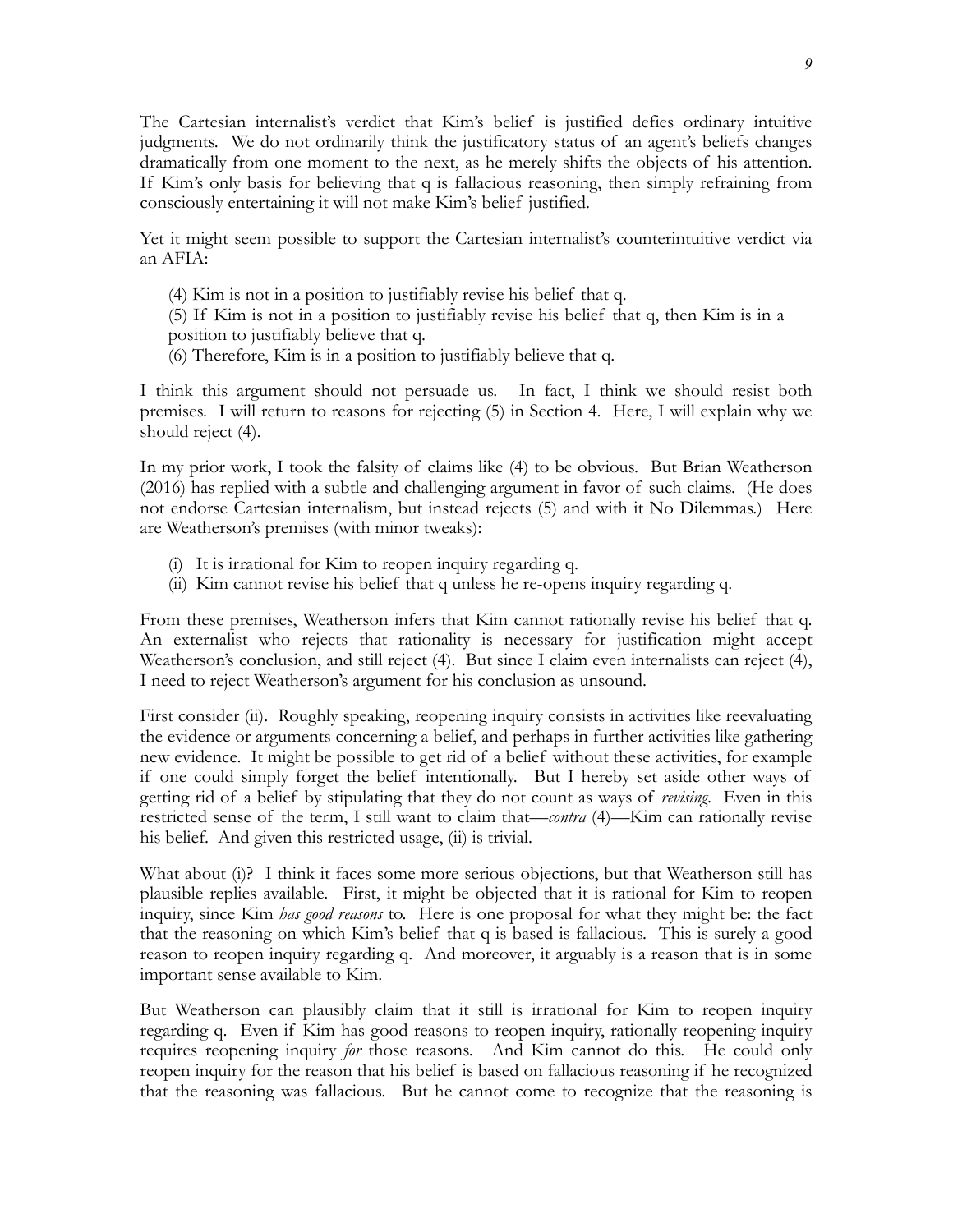fallacious without reexamining that reasoning. So Kim is in a catch-22 situation. He cannot rationally reopen inquiry unless he already recognizes his reasons for doing so, and he cannot recognize his reasons for doing so unless he has already reopened inquiry.

A second objection holds that (i) is ambiguous. This objection says that while there is indeed a sense in which it is 'irrational' for Kim to reopen inquiry, this is a prudential sense of 'irrational'. In contrast, it is not epistemically irrational for Kim to reopen inquiry perhaps simply because the act of reopening inquiry, unlike doxastic attitudes like belief, is not subject to genuinely epistemic evaluation in the first place. This is important, because Weatherson hopes to draw the conclusion that Kim is in no position to rationally revise his belief—and presumably here, the operative notion of rationality is an epistemic one. So it might be worried that Weatherson is guilty of equivocation.

Although I am sympathetic to this objection, I don't think it tells the whole story. This is because Weatherson offers us another case where there can be no suspicion of equivocation:

**Bad Decision:** Ned has been thinking about buying a new bed. He is deciding between a wood bed and a metal bed. And he just decided to get the wood bed. This is bad mistake. He will like the metal bed much better, and this is in fact clear from the evidence available to Ned. But he's made up his mind. The wood bed store is five miles east, the metal bed store is five miles west. And there's Ned in his car, driving eastward. What does rationality require of Ned now?

It is plausible that Ned cannot rationally reopen deliberation, for the same reasons as Kim. Even so, I think we should resist Weatherson's conclusion that it is irrational for Ned to turn around and drive west. But notice that the operative notion of rationality is prudential. So there is no room to worry about equivocation on 'rational' between the premise that it is irrational for Ned to reopen inquiry and the conclusion that it is irrational for him to turn around.

The central problem with Weatherson's argument, in my view, is that it relies on a suppressed premise that should be rejected. For even waiving any concerns about equivocation, (i) and (ii) alone do not logically entail the conclusion that Kim cannot rationally revise his belief. They do so only with the help of a suppressed premise along the following lines:

(iii) If an agent cannot rationally B unless she As, and the agent cannot rationally A, then she cannot rationally B.

This premise can seem appealing when we restrict our attention to cases where an agent's reasons for B-ing derive from reasons for A-ing, such as the following:

**Missing Lemma:** A mathematician could prove a potential theorem if only she could prove a lemma.

In Missing Lemma, the mathematician's only reasons for believing the theorem crucially include whatever reasons she has for believing the lemma. If she lacked reasons to believe the lemma, then she would lack reasons for believing the theorem. And if she is unable to prove the lemma—and thus unable to believe it for the reasons she has—then she will be unable to believe the theorem for the reasons she has for believing it. The mathematician thus cannot rationally believe the theorem without rationally believing the lemma.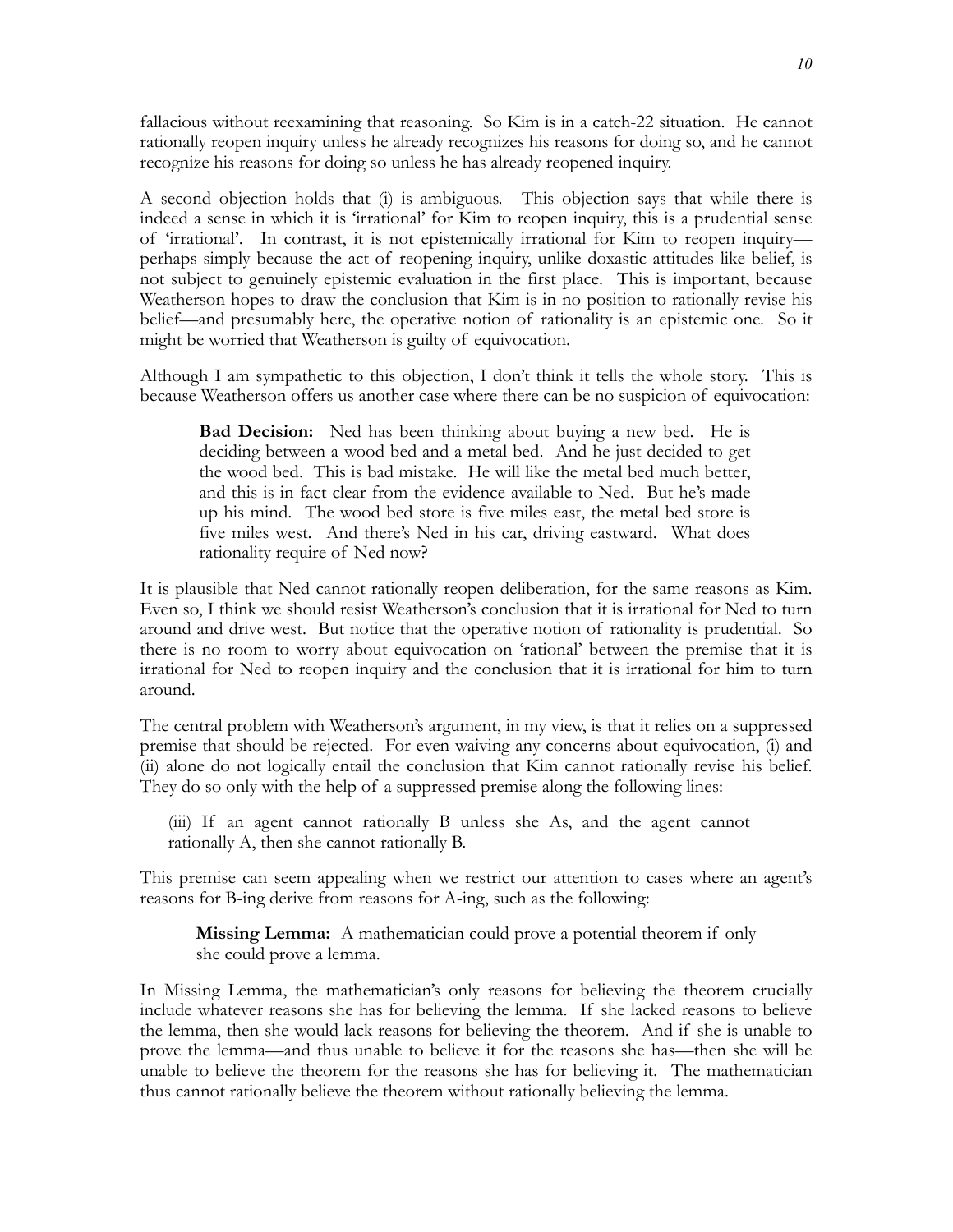But (iii) fails in cases where A-ing is merely a precondition for adopting a given action or attitude for *other* reasons, such as:

**Up Late:** While staying up too late, Nod forms a new belief.

**Queen Sacrifice:** While spending more time than she should thinking about a *prima facie* unpromising queen sacrifice, Sofia realizes that it will force a mate if five moves, and she makes the sacrifice.

In Up Late, Nod cannot rationally form the new belief without staying up late, but only because being awake is a precondition for forming the belief. His reasons for forming the belief might have nothing to do with whatever reasons he might have had for staying up late. So it seems that Nod's belief can be rational even if his staying up was irrational. Similarly, in Queen Sacrifice, Sofia cannot rationally sacrifice her queen without first irrationally allocating too much time to considering the move. But that, too, doesn't make the sacrifice of her queen irrational. Once she recognizes that it will result in mate in five, sacrificing her queen is entirely rational—even if it took some irrational allocation of mental energy to get her to realize that.

Similarly, I think Kim is in a position to rationally revise his belief, and Ned is in a position to rationally turn around and head west. Of course, in order to do these things, Kim and Ned will first have to do something irrational. But that does not mean that the attitudes or actions themselves will be irrational, any more than the irrationality of staying up late means that the beliefs one forms while awake are irrational, or the irrationality of spending too much time considering a move makes it irrational to take the move after realizing it is to one's benefit.

There is, as I have said, a further way for an internalist to resist the AFIA for Cartesian internalism, by rejecting (5). Indeed, I think a corresponding move is the only option available to diachronic internalists concerning cases of forgotten evidence. Let's turn to those cases now.

## **4. The AFIA against diachronic internalism**

I argued in the previous section that the AFIA fails to support Cartesian internalism over synchronic internalism. Does it fare better in motivating synchronic internalism over diachronic internalism? Consider an example from John Greco (2005):

**Forgotten Evidence:** Last year, Maria came to believe that Dean Martin is Italian for bad reasons. But she has long since forgotten what her reasons were for this belief, and she has no other reason to doubt it.

Is Maria's belief justified? A non-skeptical synchronic internalist must say it is. For consider a "good case", where Maria comes to believe Dean Martin is Italian for good reasons, but then later forgets those reasons. We must say that Maria is justified in the good case, on pain of discounting many ordinary beliefs as unjustified. But Maria's current non-historical mental states are the same in Forgotten Evidence and the alternative good case. Thus the synchronic internalist must say Maria is justified in Forgotten Evidence.

In contrast, diachronic internalists can say that Maria's belief is unjustified in Forgotten Evidence, even if justified in the good case. This is because the diachronic internalist can allow Maria's past mental states to affect her present justification.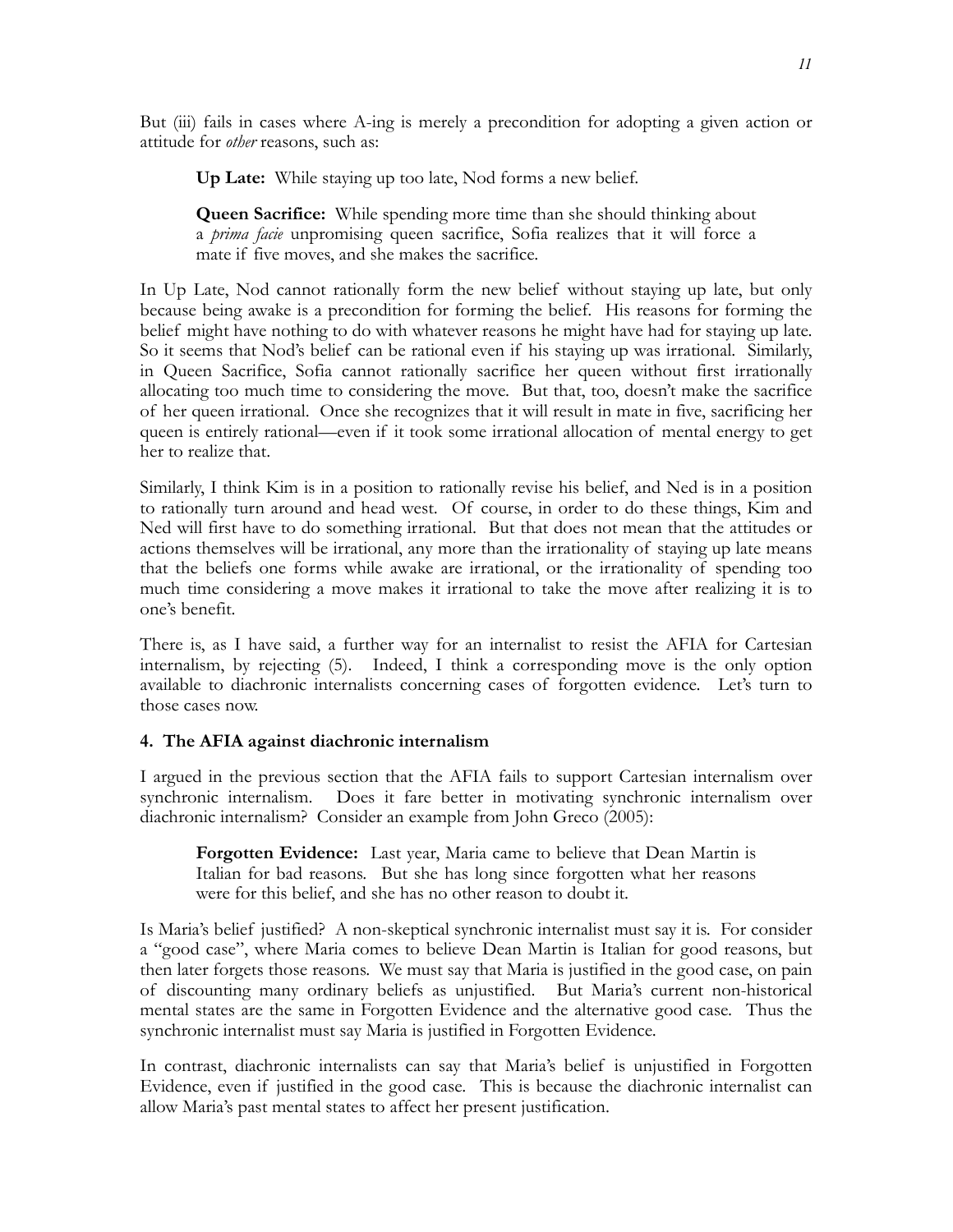Some externalists consider it obvious that Maria's belief is unjustified. Assuming that all internalists must endorse synchronic internalism, they take cases like Forgotten Evidence to be counterexamples to internalism.<sup>[16](#page-11-0)</sup> Some internalists have suggested in response that diachronic internalism might be a viable option for internalists.<sup>[17](#page-11-1)<sup> $-$ </sup>But perhaps the more</sup> common response is simply to accept synchronic internalism's verdict that Maria's belief is justified. Indeed, Richard Feldman (2005) and Matthew McGrath (2007) have attempted to support this sort of conclusion with an AFIA:

<span id="page-11-4"></span><span id="page-11-3"></span>(7) Maria is not now in a position to justifiably revise her belief that Dean Martin is Italian.

(8) If Maria is not now in a position to justifiably revise her belief that Dean Martin is Italian, then Maria is in a position now to justifiably believe that Dean Martin is Italian.

(9) Therefore, Maria is now in a position to justifiably believe that Dean Martin is Italian.

Here I will present a way for the diachronic internalist to resist this argument. I am not certain that it is ultimately correct. But I do think it is enough to show that the AFIA for (9) is inconclusive. In this respect, I agree with externalist critics of the AFIA like Alexander Jackson (2011). But in a more important respect, I do not. For my way of resisting this argument does not extend to the AFIA regarding testimony considered in Section 2. So if I am right, then the diachronic internalist can have his cake and eat it too. That is, he can hold on to the AFIA as a core reason for rejecting externalism, and still resist it as a reason to reject diachronic internalism.

Section 3 argued that an AFIA regarding memory can be resisted by rejecting (4), and claiming that Kim is in a position to justifiably revise his belief that q, even if it requires irrationally reopening inquiry. This move is unavailable here. Even if Maria irrationally reopens inquiry regarding whether Dean Martin is Italian, this will not enable her justifiably to revise her belief. For unlike Kim, she has forgotten her original reasons, and has no way now of recognizing their badness.

Opponents of the AFIA for memory thus need to reject (8). Is this available to the diachronic internalist who supports the AFIA against externalism? Despite what many assume, I think so.

<span id="page-11-5"></span>One option for the diachronic internalist is to reject No Dilemmas in favor of a restricted principle that allows *self-imposed* dilemmas, which result from the prior bad acts of the agent.<sup>[18](#page-11-2)</sup> This weaker principle could still be strong enough to support premise  $(2)$  in the AFIA against externalism, since Tamron doesn't find herself in the position she is in as a result of her own prior bad acts. But the weaker principle might still be too weak to support (8), since Maria does find herself in her present position as a result of irrationally coming last year to believe Dean Martin is Italian. So, it could work.

What's more, this restriction to No Dilemmas is not obviously *ad hoc*. One reason we might have wanted to ban dilemmas is that we think impermissible choices must be blameworthy,

<span id="page-11-0"></span><sup>&</sup>lt;sup>[16](#page-11-3)</sup> E.g., Goldman 1999 and Greco 2005.

<span id="page-11-1"></span> $17$  E.g., Feldman 2005.

<span id="page-11-2"></span><sup>&</sup>lt;sup>[18](#page-11-5)</sup> This option has an illustrious history, arguably tracing back to Aquinas's distinction between *perplexity simpliciter* and *perplexities secundum quid*. See Donagan 1977, Ch. 5 for a more recent discussion.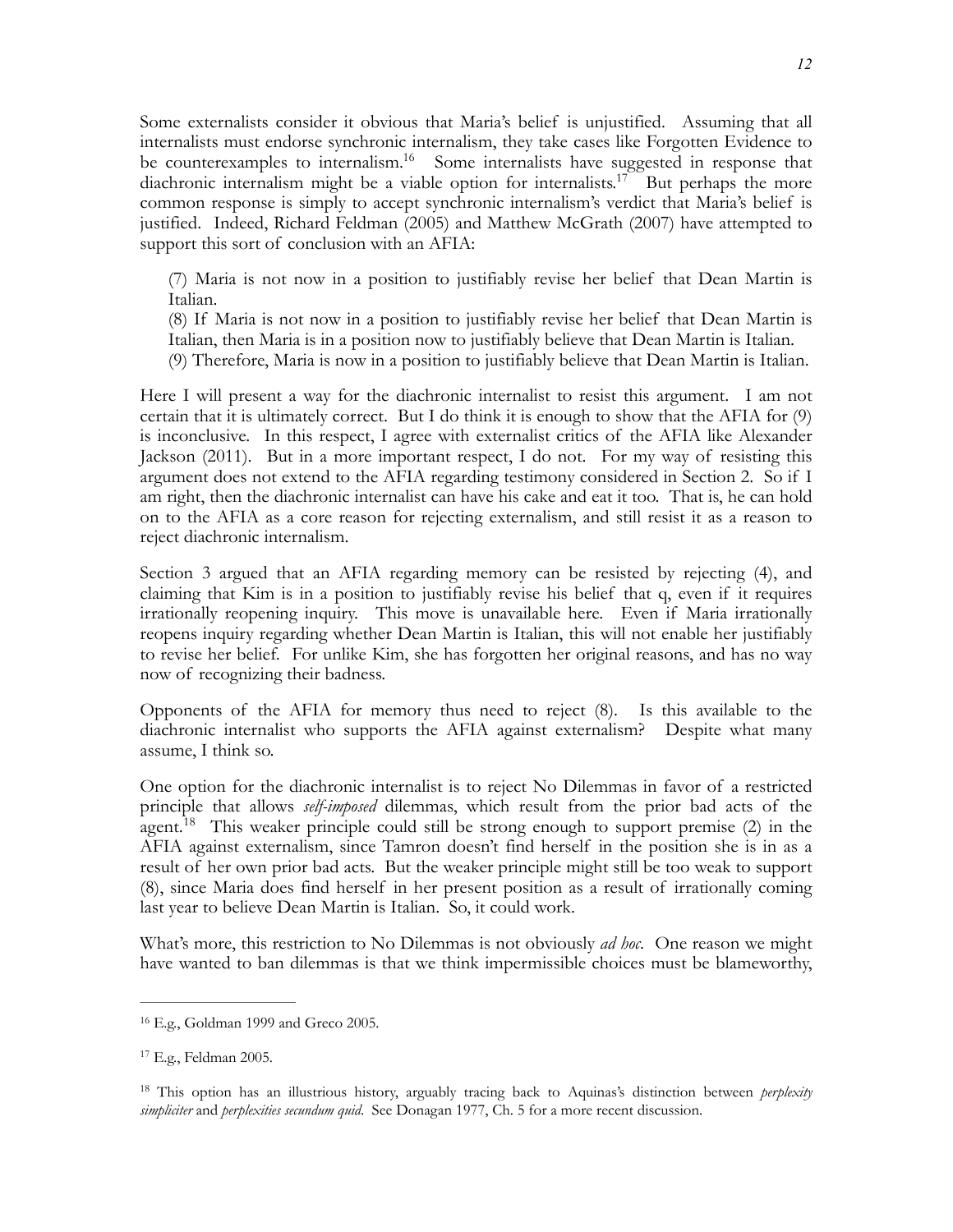and yet we don't want to blame an agent for finding herself in a bad situation through no fault of her own. If this is our main reason for accepting No Dilemmas, then a restriction to world-imposed dilemmas might make sense. Perhaps there is nothing wrong with blaming an agent for how she handles a bad situation of her own making.

But I worry that this restriction of No Dilemmas still faces problems of inconsistency. If we endorse epistemic norms that prohibit all of an agent's options in a given situation, then we seem to be guilty of inconsistency—even if it is the agent's own fault that she has found herself in the situation we are being inconsistent about. So even though I grant that there is a kernel of truth to this suggestion, I do not think that restricting No Dilemmas to exclude self-imposed dilemmas is the best way to develop it.

The better way is to reject the common assumption that Maria's only options are to retain her belief or to revise it. Maria wasn't born yesterday; she has been around long enough to have come to believe last year that Dean Martin is Italian. What are Maria's doxastic options during this time? They include the following:

- (a) come to believe Dean Martin is Italian last year and retain the belief now
- (b) come to believe Dean Martin is Italian last year and revise the belief now
- (c) withhold belief that Dean Martin is Italian last year and revise the withholding now
- (d) withhold belief that Dean Martin is Italian last year and continue withholding now

Of these temporally extended options, which should Maria adopt? Clearly, it is (d). Maria ought to have withheld belief that Dean Martin is Italian from the outset, and she ought to persist in withholding belief now. But if Maria adopts option (d), then she will not now revise a belief that Dean Martin is Italian, nor will she now retain that belief. So Maria ought to adopt an option that does not involve her in now revising a belief that Dean Martin is Italian. Doesn't that mean that she ought not to revise a belief that Dean Martin is Italian?

Some might think that the answer is 'No'. Put roughly, their thinking is that while Maria never should have believed that Dean Martin is Italian in the first place, what's done is done, and Maria's options now are simply to revise or to retain the belief that she already formed. There are at least two ways of developing this rough objection.

The first way relates the objection to a general problem that has surfaced in a variety of literatures. Call it the *problem of contrary-to-duty obligations*. The problem arises because we sometimes act contrary to what we ought to do. When we do, it is natural to say that we ought to accompany our contrary-to-duty actions with others that differ from what we ought to have done if we had acted as we should have to begin with. Here is an example from Holly Goldman (1978):

**Changing Lanes:** Jones is driving through a tunnel behind a slow-moving truck. It is illegal to change lanes in the tunnel, and Jones's doing so would disrupt the traffic. Nevertheless, she is going to change lanes—perhaps she doesn't realize it is illegal, or perhaps she is simply in a hurry. If she changes lanes without accelerating, traffic will be disrupted more severely than if she accelerates. If she accelerates without changing lanes, her car will collide with the back of a truck.

Should Jones accelerate? There are strong reasons to think she should not. Here are the available options: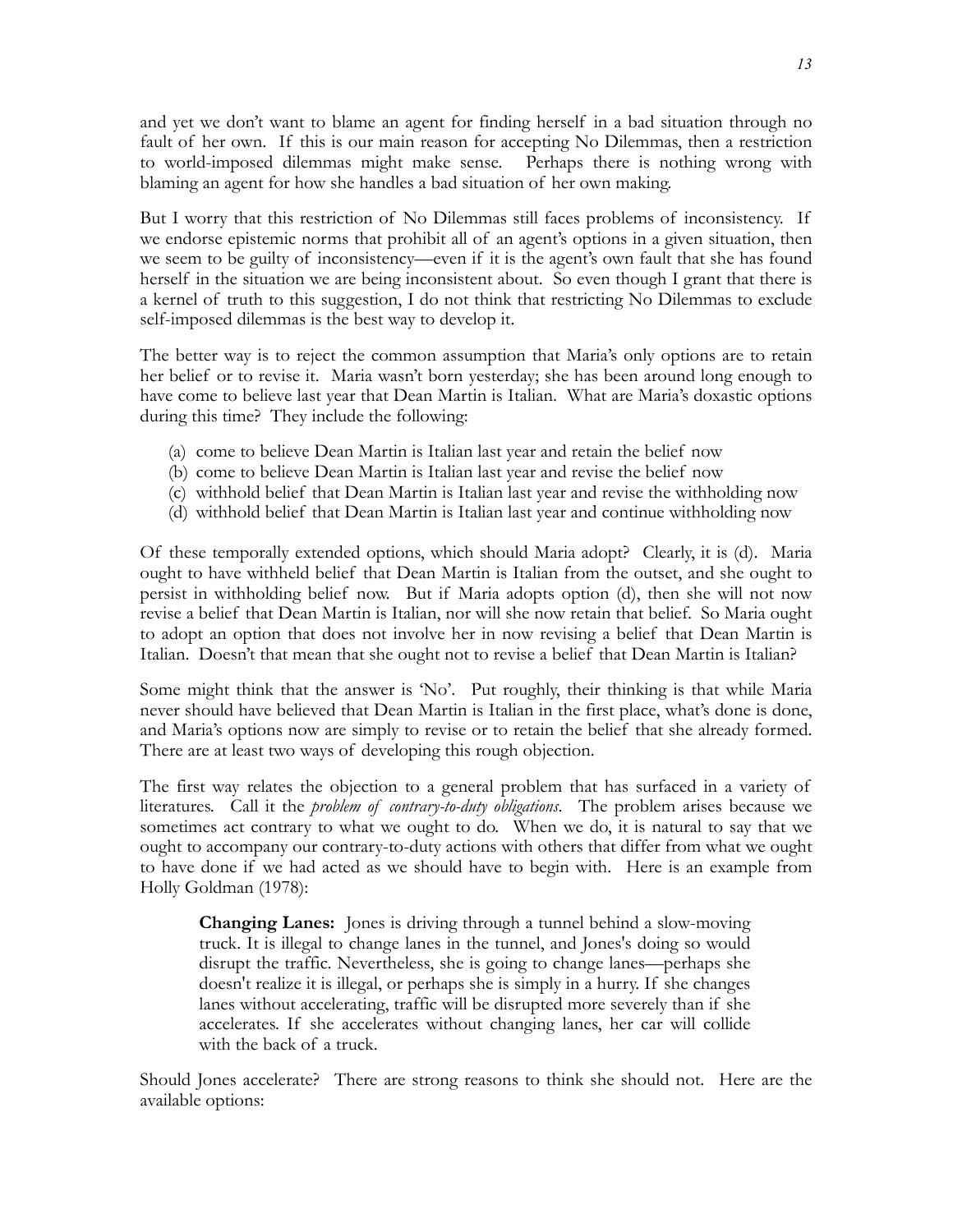- (e) change lanes and accelerate
- (f) change lanes and don't accelerate
- (g) stay in lane and accelerate
- (h) stay in lane and don't accelerate

It is true that each of these options can be decomposed into two component sub-options. But that is true for most any ordinary action. So it's hardly a reason to doubt that she has each of these four options available. If so, she surely should adopt (h). For she should stay in her lane, and she shouldn't stay in her lane and accelerate.

If we grant that Jones should adopt (h), then we are pressured to say she should not accelerate. For if an agent ought to A and B, then it follows by the rule RM from deontic logic that she ought to B. This rule is very appealing. But even so, some philosophers reject it.<sup>[19](#page-13-0)</sup> They think there are compelling arguments for the conclusion that Jones instead should accelerate, such as:

- <span id="page-13-1"></span>(iv) Jones is going to change lanes.
- (v) If Jones is going to change lanes, then she should accelerate.
- (vi) Therefore, Jones should accelerate.

Now the diachronic internalist had better reject this argument for (vi). If she doesn't, there will be no bar on arguing as follows:

- (vii) Maria last year came to believe that Dean Martin is Italian.
- (viii) If Maria last year came to believe that Dean Martin is Italian, then she should retain the belief now.
- (ix) Therefore, Maria should retain the belief now.

The diachronic internalist needs to deny (ix). If Maria should retain the belief now, then she should not withhold belief now. And then it really would follow by No Dilemmas that believing Dean Martin is Italian is permitted—and by Deontic Conception, justified. The upshot is that the AFIA against diachronic internalism succeeds if the arguments for (vi) and (ix) are sound.

But there are well-known ways of resisting the argument for (vi), and they work just as well for the argument for (ix). The crucial thing is how we understand premises (v) and (viii). These premises concern what Chisholm (1963) called "contrary-to-duty" obligations, because they say what an agent should do in one regard given that she is acting contrary to her duty in another. For example, (v) says Jones should accelerate if she acts contrary to her duty to stay in her lane. Understood in the right way, this premise is very plausible. Even though the best of Jones's options overall is (h), if we focus only on (e) and (f), the options where she changes lanes, it seems that (e) is clearly preferable to (f). So there seems to be some sense in which, *given* that she is going to take option (e) or (f), the one she should take is (e). That is, given that she will change lanes, she should change lanes and accelerate. So if she should change lanes, she should accelerate—as premise (v) holds.

Since (iv) is true by stipulation, the opponent of (vi) had better deny the argument's validity. But this does not implausibly commit us to denying the validity of *modus ponens*. For the

<span id="page-13-0"></span><sup>&</sup>lt;sup>[19](#page-13-1)</sup> E.g., Jackson and Pargetter 1986.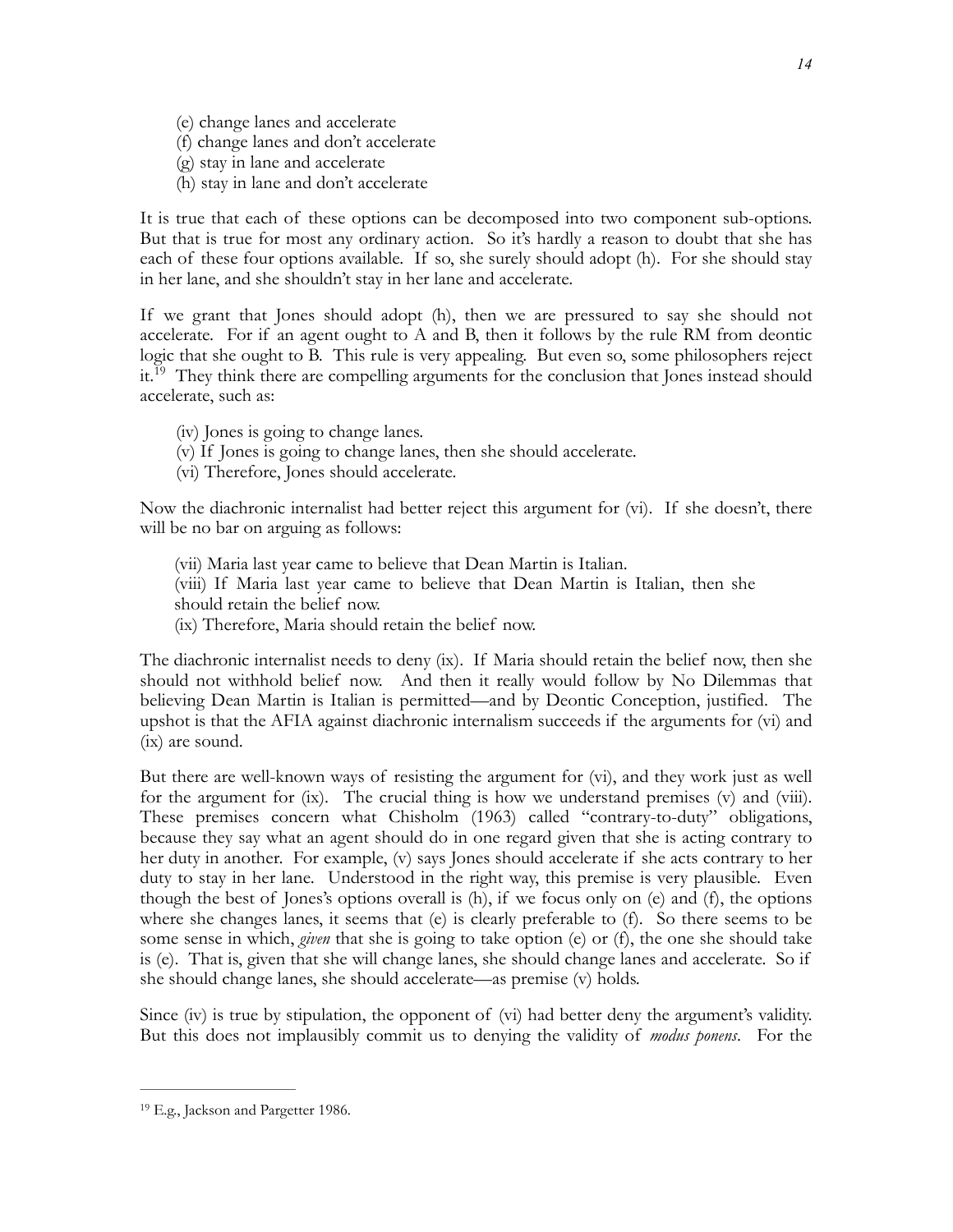argument would only be an instance of *modus ponens* if (v) were given the narrow-scope reading:

(v-narrow) Jones changes lanes ⊃ Ought-(Jones accelerates)

But as John Broome (1999) and others have urged, we could instead give (v) the following wide-scope reading:

(v-wide) Ought-(Jones changes lanes ⊃ Jones accelerates)

If we are wide scopers about (v), then the argument for (vi) is an instance not of *modus ponens*, but instead the highly controversial factual detachment inference rule, which can plausibly be rejected. In addition to (v-wide), I also think we should be open to readings of (v) which do not analyze it in terms of a material conditional and an ought operator, its surface syntax notwithstanding. But I see no reason to suspect that an alternative reading would make the argument for (vi) out to be an instance of some straightforwardly valid argument form like *modus ponens*.

What is the upshot for diachronic internalism? In similar fashion, the diachronic internalist can grant that of Maria's options (a) and (b), option (a) is preferable. And so, given that Maria initially believes that Dean Martin is Italian, she should retain that belief now. So long as this conditional is not given a narrow-scope reading, it will not in any obvious way follow that today she should retain the belief.

Turn now to the second way of developing the "what's done is done" objection to diachronic internalism. It draws on what I call the *problem of temporally extended options.* The problem stems from an important difference between Forgotten Evidence and cases like Changing Lanes, namely that in Forgotten Evidence, Maria's options are extended over a long period of time. This means that by the time Maria is faced with the doxastic choice of what to believe today, it is too late to change what was done last year.

<span id="page-14-1"></span>The objector might claim that we should think of Maria as confronted with two separate doxastic choice situations. The first, which occurred last year, presented Maria with two options: to adopt the belief, or to withhold.<sup>[20](#page-14-0)</sup> The second, which she faces today, presents her with two new options: to retain the belief already adopted, or to revise it. She should have taken the option of withholding a year ago, and if she had, then she would have been presented with different options today. But she didn't, and so her current options merely are to revise or to retain the existing belief. Since she is not permitted to revise it, No Dilemmas says that she is permitted to retain it.

Opponents of diachronic internalism might find it obvious that we should think of Maria's options in this way. But I think it is not obvious. In response, I have a tentative reply and a broader comment. The tentative reply is that every aspect of our epistemic lives unfolds over time. Adopting a belief that is supported by our evidence often requires us to consider the evidence before our minds, recall any other evidence that might be relevant, and proceed through multiple inferential steps. These things take time. Even making a judgment often takes an appreciable amount of time, since one of the main ways that we entertain

<span id="page-14-0"></span> $20$  Jonathan Weisberg points out to me that the objector instead could claim that Maria's initial options included (a)-(d). I think this view makes obligations time-relative in an objectionable way, in addition to other issues discussed here.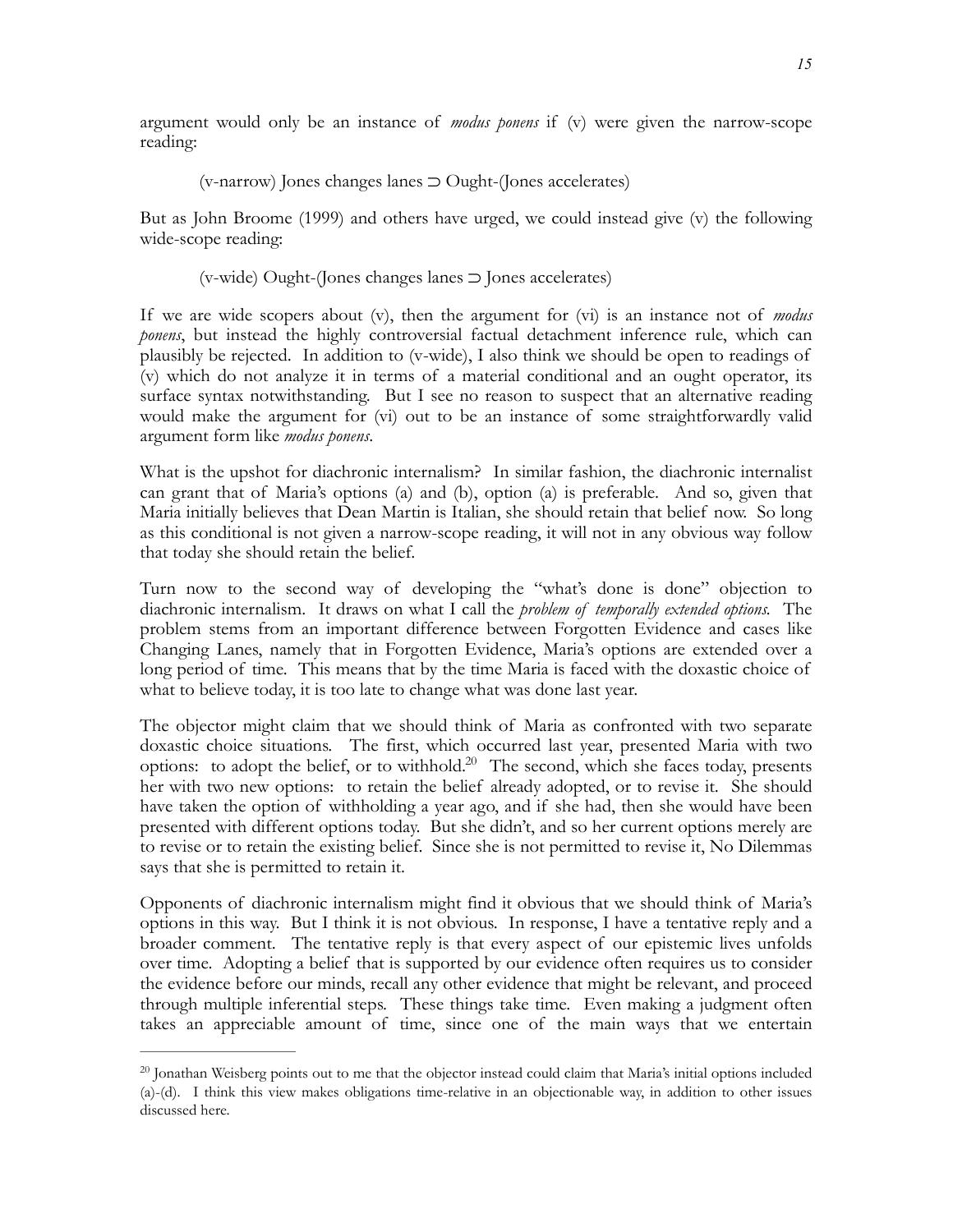propositions is by articulating them in inner speech. Now Descartes, troubled that the temporal extendedness of our thinking made us reliant on memory, claimed in the *Rules* that with enough practice, we could condense the entire process of appreciating the demonstration of a proposition, the entertaining of the proposition itself, and the act of assenting to it into "a continuous and wholly uninterrupted sweep of thought." But even if this much is admitted to be possible in principle, it seems a gross distortion if suggested as a description of how we really do form and revise beliefs in response to our evidence. An epistemology that attaches permissions and obligations only to allegedly instantaneous doxastic responses is not true to these facts about our epistemic lives.<sup>[21](#page-15-0)</sup> And once we allow an agent's doxastic options to take some modest amount of time, it is hard to see what principled reason we might have for denying that they can extend over longer periods.

<span id="page-15-2"></span>Now for the broader comment. It is that this disagreement about the nature of Maria's options does not seem like merely an extension of the kinds of disagreements that animate debates between internalists and externalists. So if this is the central disagreement between synchronic and diachronic internalists, they are not best seen as disagreeing about "how internalist to be."

To be sure, there are superficial similarities between externalist and diachronic internalist replies to the AFIA. The diachronic internalist's reply holds that Maria is in a position to justifiably withhold belief that Dean Martin is Italian, just as some externalists claim that in Bad Testimony, Tamron is in a position to justifiably withhold belief that it will rain. But when externalists make this claim about Bad Testimony, it is not because they think Tamron has available to her a subjectively appropriate (or blameless) course of action that involves withholding belief. Instead, they say that the justification of a doxastic attitude depends on its reliability or some other objective standard, and does not require it to be appropriate by the subject's lights.

The diachronic internalist says no such thing. Her point is that Maria does have available a rational doxastic response to her situation that involves withholding belief today. It is just that this option was already passed over when Maria came to hold the belief last year. This claim commits the diachronic internalist to potentially controversial views about temporally extended doxastic agency. But these commitments differ from the more familiar internalist commitments that externalists routinely dispute. So even if, in the end, the synchronic internalist's conception of doxastic options carries the day, it would be a mistake to cast this as a rejection of diachronic internalism as "too externalist." The issues that divide diachronic and synchronic internalists from one another cut across what divides them jointly from externalists[.22](#page-15-1)

<span id="page-15-3"></span><span id="page-15-0"></span> $21$  See Jackson 1988 for related thoughts, and Moss 2015 and Hedden 2015 for opposition.

<span id="page-15-1"></span><sup>&</sup>lt;sup>[22](#page-15-3)</sup> For valuable feedback and discussion, I thank Nate Charlow, Sinan Dogramaci, Jennifer Nagel, Sergio Tenenbaum, Jonathan Weisberg, and the participants at the 2016 Memory and Subjectivity conference at the University of Grenoble and the 2017 graduate seminar on internalism and externalism at the University of Toronto.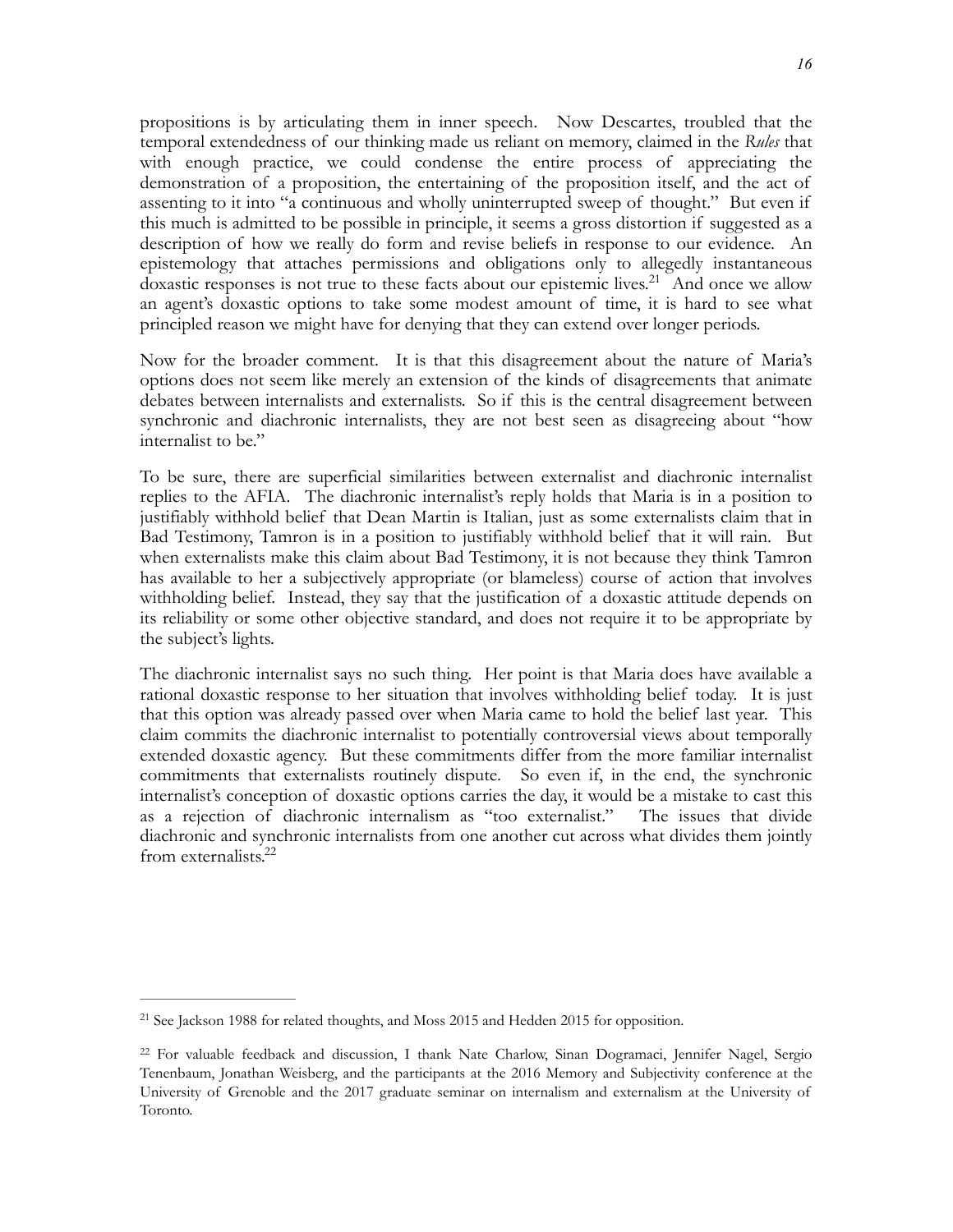#### **References**

- Barnett, David James. 2015. "Is Memory Merely Testimony From One's Former Self?" *Philosophical Review* 124(3): 353-392.
- Boghossian, Paul. 2003. "Blind Reasoning" *Aristotelian Society Supplementary Volume.* 77(1): 225-248.

———. 2008. "Epistemic Rules" *Journal of Philosophy* 105(9): 472-500.

Broome, John. 1999. "Normative Requirements." *Ratio* 12: 398-419.

Burge, Tyler. 1993. "Content Preservation." *Philosophical Review* 102(4): 457-488.

Chisholm, Roderick. 1989. *Theory of Knowledge*, 3rd Ed. Englewood Cliffs, N.J.: Prentice-Hall.

———. 1963. "Contrary-to-Duty Imperatives and Deontic Logic." *Analysis* 24(2): 33-36.

Feldman, Richard. 2004. "Having Evidence." In *Evidentialism*, Richard Feldman and Earl Conee. Oxford University Press.

———. 2005. "Justification Is Internal." In *Contemporary Debates in Epistemology*, ed. Matthias Steup and Ernest Sosa. Blackwell.

Gibbons, John. 2013. *The Norm of Belief.* OUP.

- Goldman, Alvin. 1999. "Internalism Exposed" *Journal of Philosophy* 96(6): 271-293.
- Goldman, Holly. 1987. "Doing the Best One Can," in *Values and Morals*, ed. A. I. Goldman and J. Kim, Holland: Reidel.
- Greco, John. 2005. "Justification Is not Internal." In *Contemporary Debates in Epistemology*, ed. Matthias Steup and Ernest Sosa. Blackwell.

Hedden, Brian. 2015. *Reasons Without Persons: Rationality, Identity, and Time*. OUP.

Huemer, Michael. 2001. *Skepticism and the Veil of Perception*. Rowman and Littlefield.

- Jackson, Alexander. 2011. "Appearance, Reality, and Justified Belief." *Philosophy and Phenomenological Research* 83(3): 564-593.
- Jackson, Frank and Pargetter, Robert. 1986. "Oughts, Options, and Actualism." *Philosophical Review* 95(2): 233-255.
- Jackson, Frank. 1988. "Understanding the Logic of Obligation." *Proceedings of the Aristotelian Society, Supplementary Volumes* 62: 255-283.

Lasonen-Aarnio, Maria. forthcoming. "Enkrasia or Evidentialism? Learning to Love Mismatch" *Philosophical Studies.*

<sup>———. 2006. &</sup>quot;Phenomenal Conservatism and the Internalist Intuition." *American Philosophical Quarterly*, 43(2): 147-158.